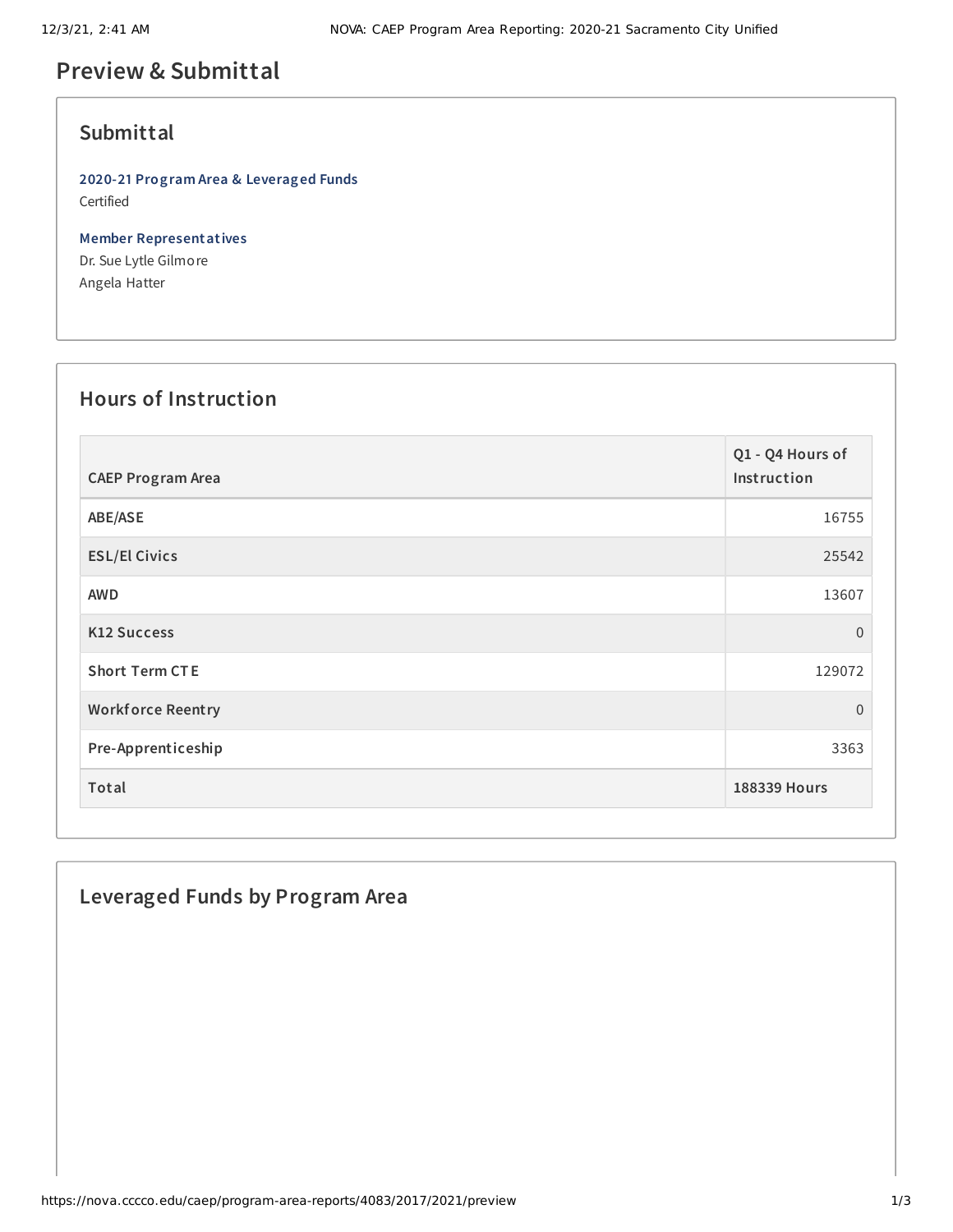12/3/21, 2:41 AM NOVA: CAEP Program Area Reporting: 2020-21 Sacramento City Unified

| Fund                                        | <b>ABE/ASE</b> | ESL/El<br><b>Civics</b> | <b>AWD</b>  | K12<br><b>Success</b> | <b>Short</b><br><b>Term CTE</b> | Workforce<br>Reentry | Pre-<br>Apprenticeship | To      |
|---------------------------------------------|----------------|-------------------------|-------------|-----------------------|---------------------------------|----------------------|------------------------|---------|
| California<br>Adult<br>Education<br>Program | \$274,183      | \$377,764               | \$409,846   | \$0                   | \$12,278                        | \$0                  | \$257,096              | \$1,331 |
| <b>CalWORKs</b>                             | \$0            | \$0                     | \$0         | \$0                   | \$0                             | \$0                  | \$0                    |         |
| NonCredit                                   | \$0            | \$0                     | \$0         | $$0$$                 | \$0                             | \$0                  | \$0                    |         |
| <b>Perkins</b>                              | \$0            | \$0                     | \$0         | \$0                   | \$0                             | \$0                  | \$0                    |         |
| <b>LCFF</b>                                 | \$0            | \$0                     | \$0         | \$0                   | \$0                             | \$0                  | \$0                    |         |
| Fees                                        | \$0            | \$0                     | \$0         | \$0                   | \$1,228,060                     | \$0                  | \$0                    | \$1,228 |
| K12 Adult Ed<br><b>Jail Funds</b>           | \$0            | \$0                     | \$0         | \$0                   | \$0                             | \$0                  | \$0                    |         |
| <b>WIOA II</b>                              | \$61,781       | \$84,306                | \$14,518    | \$0                   | \$0                             | \$0                  | \$9,202                | \$169   |
| Contracted<br><b>Services</b>               | \$0            | \$0                     | \$1,116,710 | \$0                   | \$6,000                         | \$0                  | \$0                    | \$1,122 |
| WIOA I / ITAs                               | \$345,200      | \$0                     | \$0         | \$0                   | \$235,110                       | \$0                  | \$0                    | \$580   |
| Donations                                   | \$0            | \$0                     | \$0         | \$0                   | \$0                             | \$0                  | \$0                    |         |
| In-kind<br>Contributions                    | \$5,701        | \$22,804                | \$69,865    | \$0                   | \$199,535                       | \$0                  | \$380,000              | \$677   |
| Totals                                      | \$686,865      | \$484,874               | \$1,610,939 | \$0                   | \$1,680,983                     | \$0                  | \$646,298              | \$5,109 |

## **Certification**

**28 Capital Adult Education Regional Consortium - Primary Contact**

**Patricia Oliva** [poliva@scoe.net](mailto:poliva@scoe.net)

**Bethany Ely** Coordinator [bely@scoe.net](mailto:bely@scoe.net)

**Carla Slowiczek** CAERC Coordinator [cslowiczek@scoe.net](mailto:cslowiczek@scoe.net)